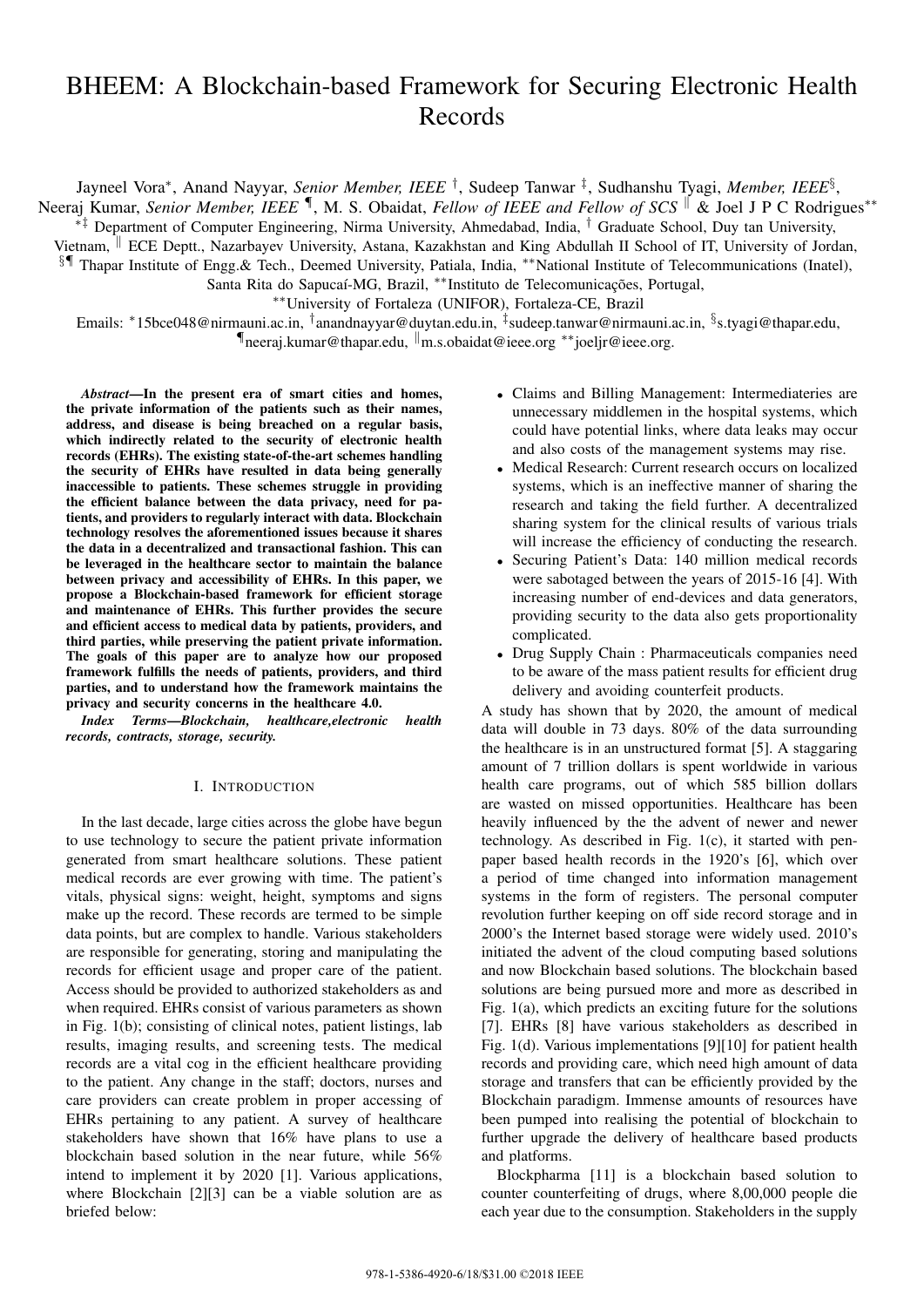

Fig. 1: Revolution in Healthcare sector: (a) Blockchain market over the years and predictions for the future, (b) Different parameters in the EHRs, (c) Evolution of the technologies used in EHR-systems, and (d) Stakeholders in the EHRs.

chain become aware of the position of the drug and any counterfeiting of the drugs may be detected. SimplyVital health [12] emerged as a blockchain-based protocol for the safe adoption by Healthcare [22]. Another product developed by SimplyVital health is connecting care, which is a platorm for sharing of patient data amongst various providers. EncrypGen [13] built a platform for safe sharing of genomic data for enabling the use of cryptocurrency. Medicalchain[14] is a decentralized blockchain platform for secure storage and sharing pre-authorized health records. A telemedicine system is also hosted on the platform. Coral Health [15] utilizes the potential of blockchain for personalized medicine systems. It utilises disparate formats for efficient storage of data related to the patient.

Chronicled [16] is another blockchain based solution combining with various IoT systems on supply chains to increase accountability in fields of pharmacy. The solution speeds up logistics and minimizes discrepancies. Patientory [17] creates users' profiles and tracks their health history, providing patients an ease way of monitoring and listing their bills, information, immunizations and medications. Stacked Denoising Autoencoders (SDA) [18] were implemented to monitor arrhythmia conditions based on a blockchain ledger. Advanced blockchain [19] defines a new norm for social interactive forms of patient and health record management systems [20].

# *A. Research Contribution*

Following are the major research contributions of this paper:

- *•* We propose a Blockchain-based approach for efficient storage and transfer of EHRs.
- *•* Analyze how proposed framework fulfills the needs of patients, providers, and third parties.
- *•* To understand how the framework maintains the privacy and security concerns in the healthcare 4.0.
- *•* Various contracts consisting the blockchain have been discussed in terms of the Healthcare scenario.
- *•* Justify the role of vital functions that make the blockchain effective.

# *B. Organization*

We have organized the paper as follows. Section II describes the proposed Blockchain-based framework for storage and maintenance of EHRs. Section III describes the system architecture. Section IV descibes the contracts consisting the chain and vital functions that are undertaken on the chain. In section IV, we conclude the paper with future scope.

## II. PROPOSED FRAMEWORK

This section contains a detailed discussion on proposed framework, contracts required in blockchain, and pseudo code of the proposed framework.

*1) Execution Modes:* Execution takes place as a call or a "sendTransaction" where, a call is worked up on the local machine of the end-user. It is a quick procedure, but works on a read-only paradigm. They are never sent on the network and hence need not be authenticated for intra network communication. Transactions are sent using "sendTrasaction" , which are pursued by verified miners, with a potential of drastically impacting the chain [20].

*2) Communication Methods:* There are two ways in which Ethereum contracts may pursue intra and inter network communication. First is via Messages, which are between contracts and are not affected by the mining that takes place on the blockchain. Transactions originate from the end-users which initiates various processes. Always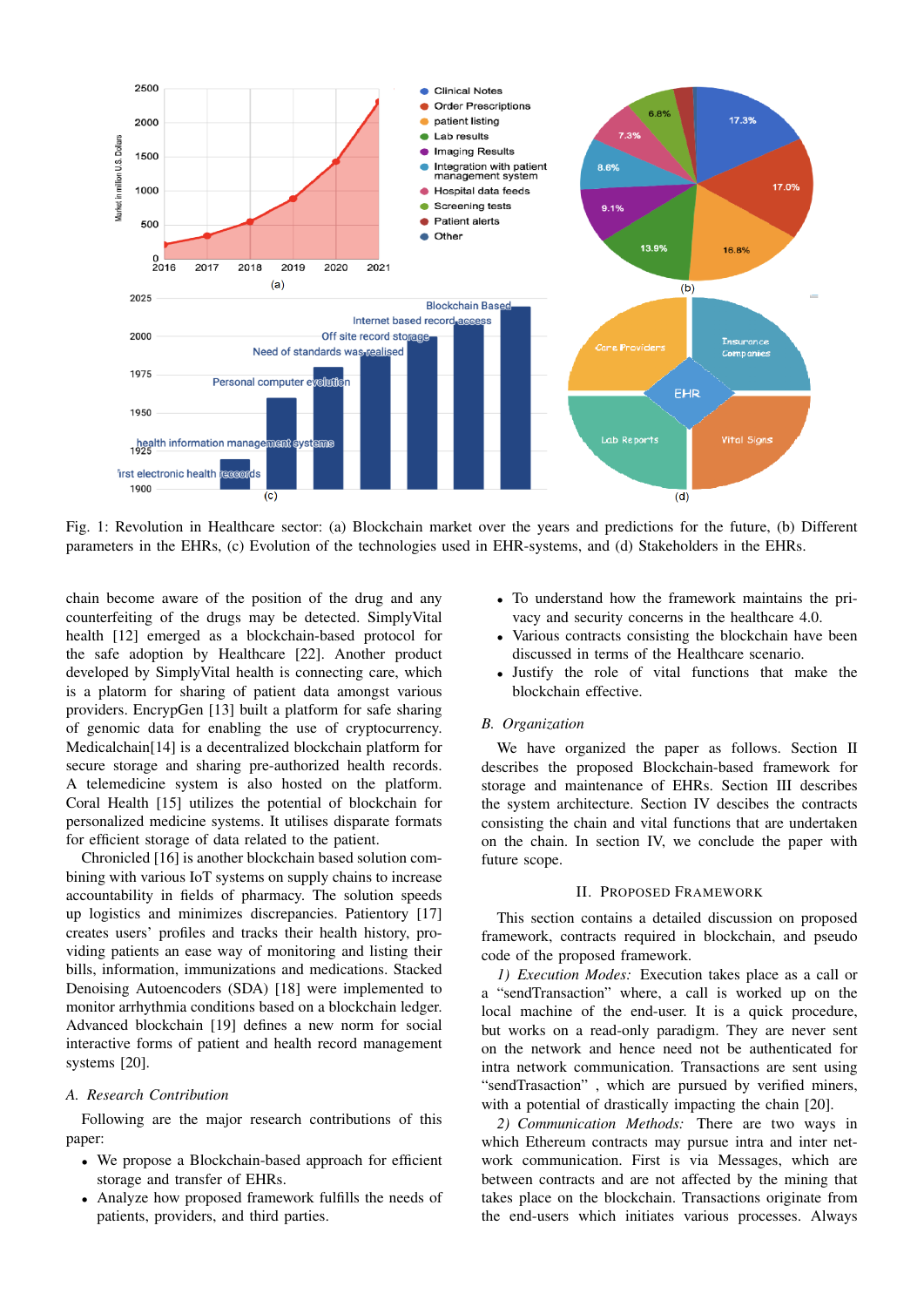

Fig. 2: Contracts consisting the Blockchain: (a) Consensus Contracts, (b) Classification Contracts, (c) Service Contracts, (d) Permissions Contract, and (e) Owner Contracts.

a single transaction is required for the initiation, while multiple messages may be utilized [20].

## *A. Constituent Nodes*

The differentiation not only increases the scalability of the Blockchain such that various stakeholders can interact with the chain to avail of resource in an efficient manner. Nodes constituting the block chain are divided into three categories:

- *•* Full Nodes: Every transaction is stored, with every respective block from the blockchain. A larger storage space and increased computational power is required.
- *•* Light Nodes: Only block headers are stored to verify the change in any block or a transaction that occurred. Specific data can be accessed through the light nodes.
- *•* Archive Nodes: Store every transaction, every block and the receipts of the transactions that take place. This enables the network to retrieve required data.

# *B. IT Components*

*1) Database Manager:* A manager navigates amongst the databases that save the patient health records and link generation to point to the records. The manager will also create hashes of the records and queries generated for the link. Integrity is preserved using the hashes as they avoid direct access of the database.

*2) Cipher Manager:* The cryptographic requirements of the paradigm will be handled by the Cipher Manager. Encryption-decryption of the files that are stored/exchanged will be undertaken by the Manager. Keys are used for the purpose; symmetric key style and public key style encryption schema are utilized.

## *C. Blockchain Contracts*

Various blockchain contracts will be a part of the nodes that constitute the chain, as shown in Fig. 2.

- 1) Classification Contract: defines the various levels and degrees of nodes present in the system and classifies them as:
	- *•* Patients
	- *•* Care Providers

## *•* External Parties

Every blockchain has a unique classification contract, which is responsible to maintain the Ethereum addresses and associative relationships of the present nodes. Uniqueness of the entries are thus preserved with an eased complexity of controlling the access of the nodes by functioning as the convergence point for the control [20].

- 2) Consensus Contract: Consensus is used in the blockchain to keep confirming newer nodes that are added by constant authorization of their safety to the chain. An important use of the contract is the termination of nodes which may cause damage to the chain and hence must be overwritten. The consensus contract is another unique contact for the blockchain, which maintains the registered user lists, mining in the chain. It stores the voting permission and Ethereal address of the registered nodes. The consensus contract is further used to validate nodes, when they are added to the chain.
- 3) Service Contract: An important feature of the chain is the relationships that are held among the nodes that constitute the chain. Hence, a service contract lists the various relationships that were held and are being held. It further holds the Ethereum address of the nodes and the associated nodes, status of relation; active or inactive. Permission / authorization requests from the patient can be queried using the contract. This contract ensures the patient is aware of the usage of his data access and the transactions that take place.
- 4) Owner Contract: lists the records that belong to particular patients and tracks the providers that use the records. Owner contracts are created as and when a relationship is defined between nodes. Constituent fields of the contracts are:
	- *•* Owner Field : owner patient
	- *•* Date: time till which the record may be available
	- *•* Hashes (record and query link)
	- *•* Filename of the record

Links are sent using the *HTTPS* protocol and the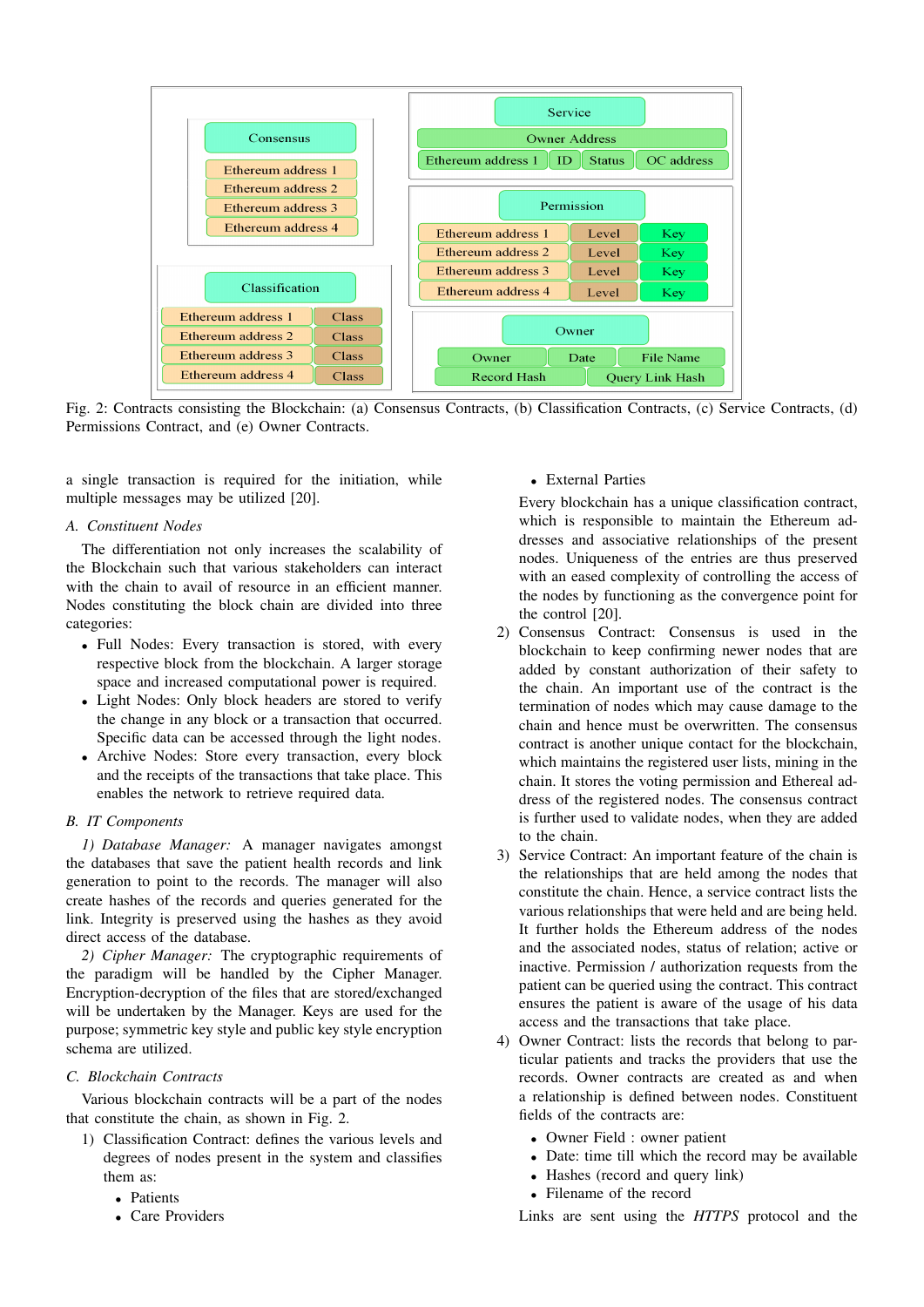

Fig. 3: System Architecture of the proposed framework consisting of provider networks, patient nodes, block chain, pool of voters and the proxy nodes.

alteration of the link can be averted using the hashes in the contract.

- 5) Permission Contract: It saves the addresses of various nodes, which may interact with the stored records and can be accessible by the chain. It is unique to each record and is built when the record is added. There are various access levels that may be permitted.
	- Read: Retrieve a node and use it as a resource.
	- Write: Retrieve a node, write to the node, use and write to it as a resource.
	- *•* Transfer: Allow exchange of the record with other nodes registered on the chain.
	- *•* Owner: Nodes can be added, removed with the access and a generic access is given to change the whole chain layout.

#### III. SYSTEM ARCHITECTURE

The proposed framework is divided into four major portions on the basis of utility and functions, such as the Blockchain, patient nodes, provider networks and proxy nodes. The complete architecture of the proposed framework is shown in Fig. 3. The Blockchain is a network of nodes that are capable of transferring records, and initiating records. It consists of contracts or service contracts, owner contracts, classification contracts and permission contracts as described in previous sections. Patient nodes are the end-user nodes, where the records are generally created. Provider networks houses the health record database and provider nodes, which consist of a database manager and a cipher manager for the purposes discussed in the previous section. Voter pools help in the validation of the nodes that are added and maintaining integrity of the transactions that take place in the network.

#### *A. Vital Functions performed on the Chain*

*1) Addition of a Block:* Addition of a node takes place after wallet allocation,public identifier and a provision of Ethereum address to the node. Addition is initiated when the public identifiers are validated by the voter nodes for a particular class required.Validation for patient nodes is minimal when compared to the validations performed for health care providers and doctors. The validation requests need to be made from registered nodes. Once validation has been completed, the classification contract generates a new account and service contract for the node. Users receive a notification from the node once the process is completed. A detailed version of the process is described in Algorithm 1. Detailed execution of the proposed framework is given in Algorithms 1 to 6, where *CL<sup>C</sup>* is Classification Contract,  $CO_C$  is Consensus Contract,  $S_C$  is Service Contract,  $O_C$ is Owner Contract, *P<sup>C</sup>* is Permission Contract, *R<sup>C</sup>* is Relationship Contracts, *DB<sup>M</sup>* is Database Manager, *D<sup>B</sup>* is Database, and *C<sup>M</sup>* is Cipher Manager.

|              | <b>Input:</b> Created Nodes $(C_N)$ and provided an $E_A$ .<br><b>Output:</b> Addition of node to the chain |
|--------------|-------------------------------------------------------------------------------------------------------------|
|              | 1: Provider(New Node $E_A$ and type)-> $CL_C$                                                               |
|              | 2: $CL_C$ (requested $E_A$ and type)-> $CO_C$                                                               |
|              | 3: Voter Nodes polled (Type Validation) by $COC$                                                            |
|              | 4: Votes returned to $CO_C$ , compiled and sent to $CL_C$ , and confirmed.                                  |
|              | 5: $CL_C$ > request to new node to be added to the chain.                                                   |
|              | 6: Patient Node-> response-> $CL_C$                                                                         |
|              | 7: if (affirmative) then                                                                                    |
|              | 8: Update $CL_C$ memory and create $S_C$                                                                    |
| 9:           | $S_{\text{C}}$ sent to patient.                                                                             |
| $10:$ end if |                                                                                                             |

*2) Addition of a Patient:* Patient registration is intuitively a relationship creation between two nodes. The Service contracts are used to document the relationships. Each time there is an interaction between the patient and the provider, an updating is required. The detailed process is as defined in Algorithm 2, where a patient is checked for the registration, and data flow takes place towards the service contract, which is updated further. The patient node is requested for appro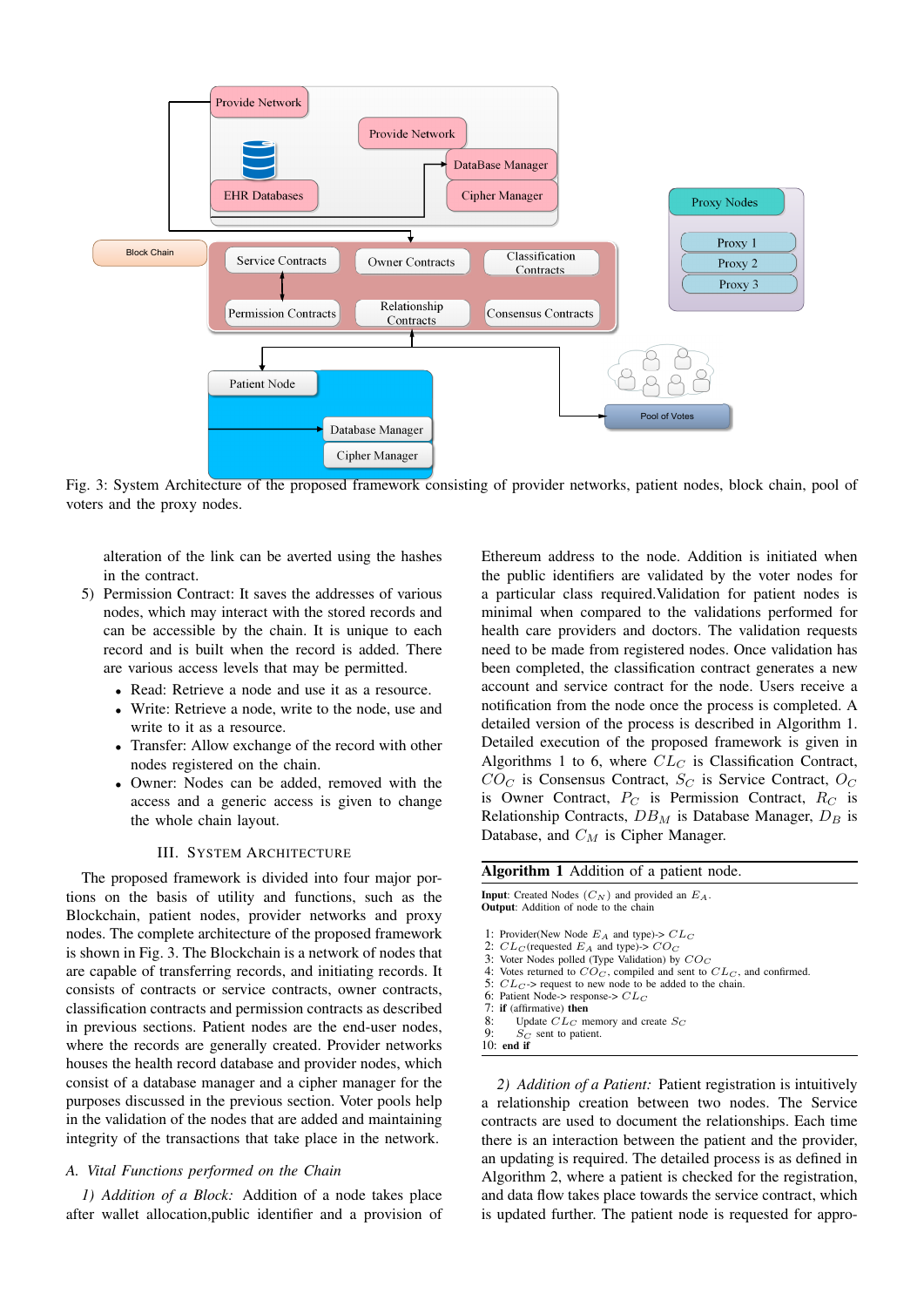priate validation of the research, and preserving the privacy of patients data. The process can be further terminated or an owner contract can be generated for the same. Service contracts are further updated for future utilization.

## Algorithm 2 Addition of a New Record.

Input: Node must be registered, relationships must be defined **Output:** New record is added to the block. 1: Provider  $(DB_M)$ -> query->free space  $(F_S)$ , hash(link), link, record->  $C_M$ 2: Key Generation : *CM*, encrypts new record and link 3:  $\overrightarrow{DB}_M$  : Stores record in  $\overrightarrow{D}_B$ 

- 4: Provider Node(ID)-> *S<sup>C</sup>*
- 5:  $S_C$  (associated  $O_C$  address)-> Provider Node
- 6: Provider node(record name, link, hashes, keys)-> *O<sup>C</sup>*
- 7: Creation of a new *P<sup>C</sup>* : *O<sup>C</sup>*
- 8: Permission creation : *P<sup>C</sup>*
- 9: *O<sup>C</sup>* : adds record information
- 10: Link-> Patient via HTTPS
- 11: Patient Node stores query in *CM*.

*3) Initiate/Revoke/Change Access Permission:* Permissions are required to be changed during the platform run where records are to be transferred from the owner to another party stakeholder. Permissions contract provides read access on the record. Permissions contract checks for the viability of the change in access of the record. The transferee needs to have owner access on the record. The permissions contract is searched initially to request a change in permission and the change is committed. Once the updating is done, a notification is sent to the record owner and the provider.

## Algorithm 3 Addition of Provider Patient Relationship.

Input: Patient's *E<sup>A</sup>* and *ID*. Output: A new relationship between the provider and the patient. 1: Verification : Provider node(patient's *EA*)-> *CL<sup>C</sup>* 2: Provider Node ( $E_A$ , ID and active status)->  $S_C$ 3: *S<sup>C</sup>* : confirm new patient 4: *S<sup>C</sup>* (Asks for authorization)-> Patient 5: if  $(positive)$  then<br>6:  $S_C$  updated, a n 6:  $S_C$  updated, a new  $O_C$  created.<br>7:  $O_C$  (addresses sent to both  $S_{CS}$ )  $O_C$  (addresses sent to both  $S_C s$ )  $8:$  end if

*4) Addition of a Record:* Provider node is responsible for the encryption of a record when it is to be added to the chain. A relationship and owner contract should be in place between the patient and the provider. The database manager is the next stage from the provider node after the creation of a record, to query the database. Hashes are generated for vital communication with the cipher manager. The owner contract creates a permission contact for the record, and further developing the relationship contract. A quicker transfer is possible with the paradigm. Algorithm 4 details the process behind the addition of the record.

*5) Retrieval of a Record:* No transaction is needed while retrieving records from the chain. The owner contract is looked up for the provider who keeps the record. A request is issued, and a permission is granted accordingly. The query links are encrypted and stored in the cipher manager to get the records from the database. The records are accessed over the Internet through respective wallets and hence, can be accessed anywhere with secure boundary. The complete process of retrieval of a record is detailed in Algorithm 5.

*6) Transfer a Record:* An EHR management system requires efficient transfer of records of the patient. The basic pipeline of the process is retrieval of the record, decryption

#### Algorithm 4 Changing Permissions.

Input: Patient Node with Owner Access. Output: Permissions added/revoked/initiated.

- 1: Provider Node(id)-> Provider *S<sup>C</sup>*
- 2: Provider  $S_C$  (associated  $O_C$ ) -> Provider Node
- 3: Provider Node(Filename) -> *O<sup>C</sup>*
- 4: *O<sup>C</sup>* (File's PC) -> Provider Node 5: Provider Node(requested permission) -> *P<sup>C</sup>*
- 6: Review : current access node by *P<sup>C</sup>*
- 
- 7: if  $(not lower level access)$  then<br>8: Request to change :  $P_C$ 8: Request to change : *P<sup>C</sup>*
- 9: Authorization by patient
- 10: end if
- 11: if (*positive*) then
- 
- 12:  $P_C$  updates file.<br>13: Notify provider Notify provider and patient
- 14: end if

## Algorithm 5 Retrieving Record.

Input: Patient Node with Read Access, Access Key. Output: Patient accesses record.

- 1: Patient Node(provider ID)-> *S<sup>C</sup>*
- 2: SC(OC address)-> Patient Node
- 3: Patient Node(filename, address)-> *O<sup>C</sup>* 4: Permission check : *O<sup>C</sup>* 5.
- 
- 5: if (authorized) then<br>6: key ->  $O_C$
- 6: key  $\rightarrow$   $O_C$ <br>7.  $O_C$  (encry)
- 7:  $O_C$  (encrypted key) -> Patient Node<br>8: Decryption of key : Patient Node
- 8: Decryption of key : Patient Node<br>9:  $DB_M$  : link, retrieve encrypted 9:  $DB_M^T$ : link, retrieve encrypted document.<br>10: Decryption of document.  $CA$
- Decryption of document :  $C_M$
- 11: end if

using the cipher manager and sending the record to the receiver. Provider Node locates the permissions contract as required, with a transfer or higher level of access. The permissions are expected to be confirmed by the permission contracts and then they are delivered. The complete process to transfer a record is detailed in Algorithm 6.

#### Algorithm 6 Transferring a record.

Input: Provider A with Transfer Access, registered Provider B Output: Record Transferred.

- 1: Provider *A* (patient ID) -> *S<sup>C</sup>*
- 2: *S<sup>C</sup>* (*O<sup>C</sup>* ) -> Provider *A* 3: Provider *A* (filename) ->  $O_C$
- 4:  $O_C$  (address of  $P_C$ ) -> Provider *A*
- 5: Provider  $A(E_A, \text{ request level})$  ->  $P_C$
- 6: Verification :  $P_C$  (transaction) ->  $CL_C$
- 7: Database updated : read access -> Provider *B*
- 8: *P<sup>C</sup>* (*E<sup>A</sup>* of *B*, key) -> Proxy Nodes
- 9: Re-encrypted : Proxy Nodes 10: Proxy Nodes(keys)  $\rightarrow$   $P_C$
- 11: Added to  $D_B$  :  $P_C$
- 12: *P<sup>C</sup>* (*P<sup>C</sup>* address)-> Provider *B*
- 13: Decryption of link: Provider *B*

#### IV. DISCUSSIONS

By using the cipher manager, and incorporating the use of encryption techniques before sending and receiving the records over the network, the probability of unauthorized use of the records is minimized. Each patient has a unique Ethereum address and identifier, which makes the identification a tedious task for an unauthorized user. The usage of various contracts as described to give a sense of modularity further makes the framework attains a higher level of data security. Using multiple contracts for execution of the full node can in turn lead to more demand on the registration processes and formalities during transactions.